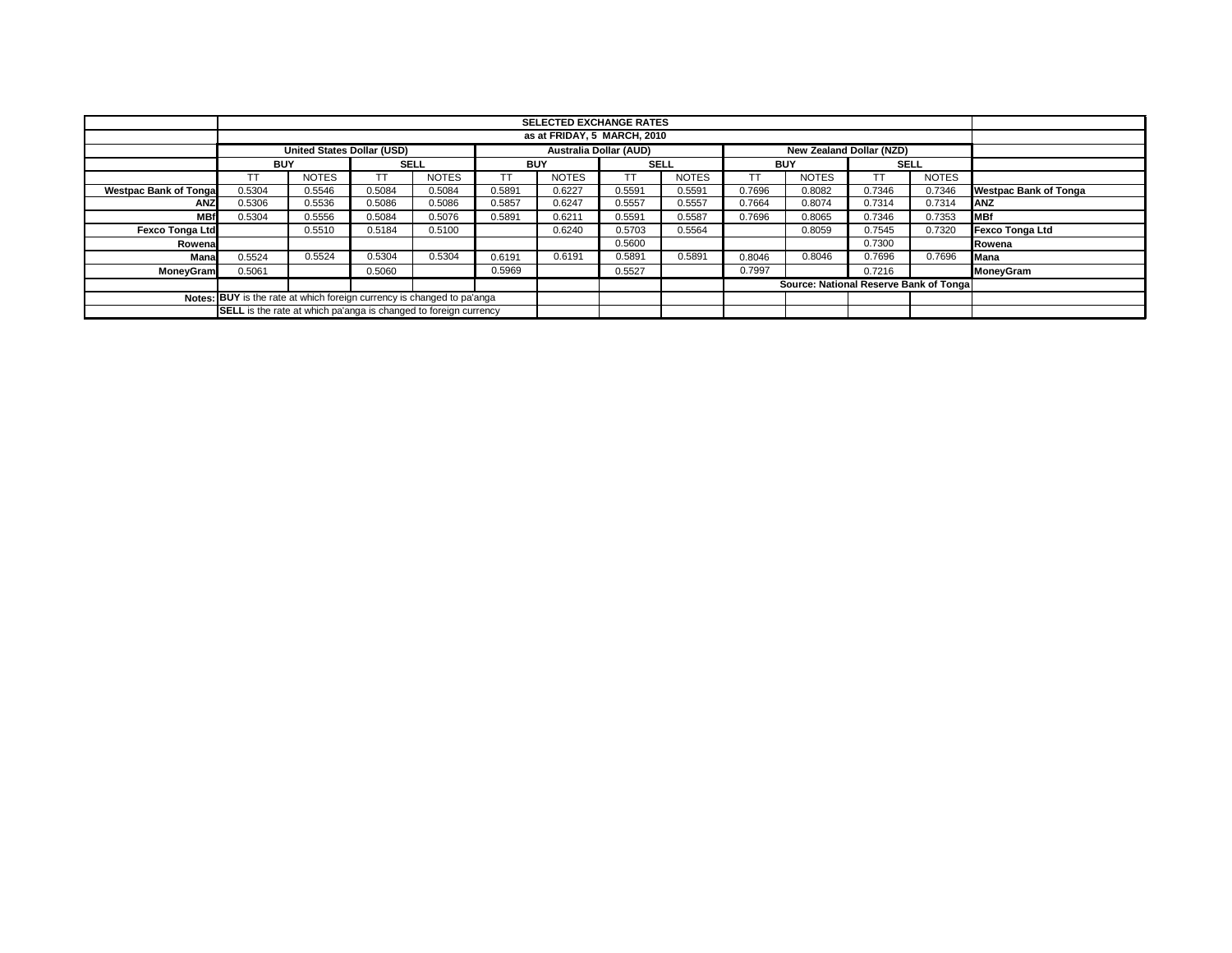|                                                                        |                                                                         |                                                                                  |        |              |            | <b>SELECTED EXCHANGE RATES</b> |        |              |                                        |              |             |                 |                              |  |
|------------------------------------------------------------------------|-------------------------------------------------------------------------|----------------------------------------------------------------------------------|--------|--------------|------------|--------------------------------|--------|--------------|----------------------------------------|--------------|-------------|-----------------|------------------------------|--|
|                                                                        | as at FRIDAY, 12 MARCH, 2010                                            |                                                                                  |        |              |            |                                |        |              |                                        |              |             |                 |                              |  |
|                                                                        |                                                                         | Australia Dollar (AUD)<br>United States Dollar (USD)<br>New Zealand Dollar (NZD) |        |              |            |                                |        |              |                                        |              |             |                 |                              |  |
|                                                                        | <b>BUY</b>                                                              |                                                                                  |        | <b>SELL</b>  | <b>BUY</b> | <b>SELL</b>                    |        |              | <b>BUY</b>                             |              | <b>SELL</b> |                 |                              |  |
|                                                                        | ТT                                                                      | <b>NOTES</b>                                                                     | TT     | <b>NOTES</b> | TΤ         | <b>NOTES</b>                   | ТT     | <b>NOTES</b> |                                        | <b>NOTES</b> |             | <b>NOTES</b>    |                              |  |
| <b>Westpac Bank of Tongal</b>                                          | 0.5342                                                                  | 0.5587                                                                           | 0.5122 | 0.5122       | 0.5836     | 0.6166                         | 0.5536 | 0.5536       | 0.7588                                 | 0.7963       | 0.7238      | 0.7238          | <b>Westpac Bank of Tonga</b> |  |
| <b>ANZ</b>                                                             | 0.5345                                                                  | 0.5575                                                                           | 0.5125 | 0.5125       | 0.5800     | 0.6190                         | 0.5500 | 0.5500       | 0.7557                                 | 0.7967       | 0.7207      | 0.7207          | <b>ANZ</b>                   |  |
| <b>MBf</b>                                                             | 0.5342                                                                  | 0.5587                                                                           | 0.5122 | 0.5128       | 0.5836     | 0.6173                         | 0.5536 | 0.5525       | 0.7588                                 | 0.7937       | 0.7238      | 0.7246          | <b>IMBf</b>                  |  |
| <b>Fexco Tonga Ltd</b>                                                 | 0.5228<br>0.5138<br>0.5551                                              |                                                                                  |        |              | 0.6181     | 0.5660                         | 0.5510 |              | 0.7947                                 | 0.7473       | 0.7218      | Fexco Tonga Ltd |                              |  |
| Rowena                                                                 |                                                                         |                                                                                  |        |              |            |                                | 0.5500 |              |                                        |              | 0.7200      |                 | Rowena                       |  |
| Melie Mei Langi                                                        |                                                                         | 0.5682                                                                           |        |              |            | 0.6289                         |        |              | 0.8130                                 |              |             |                 | Melie Mei Langi              |  |
| Mana                                                                   | 0.5562                                                                  | 0.5562                                                                           | 0.5342 | 0.5342       | 0.6136     | 0.6136                         | 0.5836 | 0.5836       | 0.7938                                 | 0.7938       | 0.7588      | 0.7588          | <b>Mana</b>                  |  |
|                                                                        |                                                                         |                                                                                  |        |              |            |                                |        |              | Source: National Reserve Bank of Tonga |              |             |                 |                              |  |
| Notes: BUY is the rate at which foreign currency is changed to pa'anga |                                                                         |                                                                                  |        |              |            |                                |        |              |                                        |              |             |                 |                              |  |
|                                                                        | <b>SELL</b> is the rate at which pa'anga is changed to foreign currency |                                                                                  |        |              |            |                                |        |              |                                        |              |             |                 |                              |  |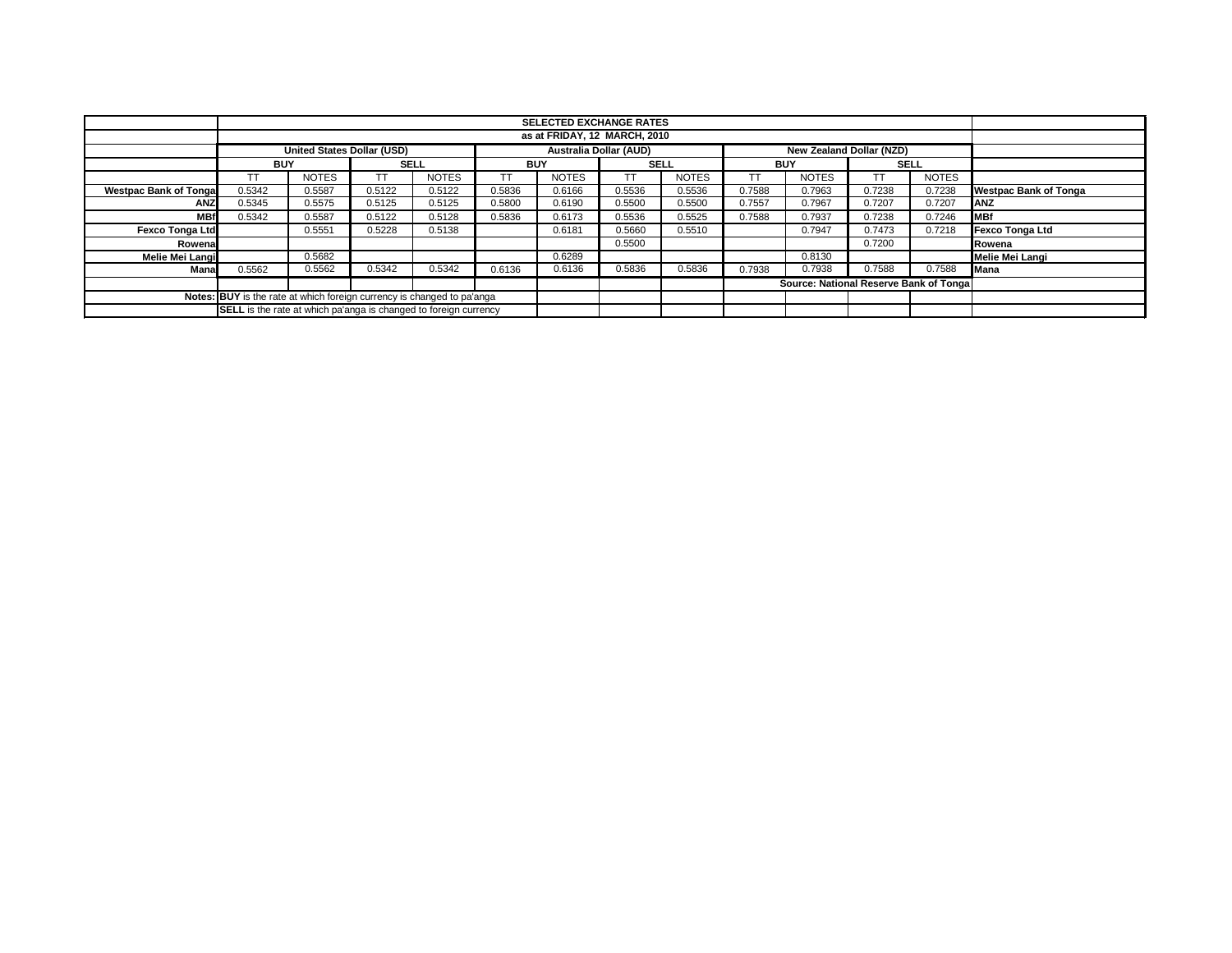|                                                                        |                                                                         | <b>SELECTED EXCHANGE RATES</b>             |        |              |           |                        |           |              |                                         |                                 |        |              |                              |
|------------------------------------------------------------------------|-------------------------------------------------------------------------|--------------------------------------------|--------|--------------|-----------|------------------------|-----------|--------------|-----------------------------------------|---------------------------------|--------|--------------|------------------------------|
|                                                                        |                                                                         | as at FRIDAY, 19 <sup>th</sup> MARCH, 2010 |        |              |           |                        |           |              |                                         |                                 |        |              |                              |
|                                                                        |                                                                         | <b>United States Dollar (USD)</b>          |        |              |           | Australia Dollar (AUD) |           |              |                                         | <b>New Zealand Dollar (NZD)</b> |        |              |                              |
|                                                                        | <b>BUY</b>                                                              |                                            |        | <b>SELL</b>  |           | <b>BUY</b>             |           | <b>SELL</b>  |                                         | <b>BUY</b>                      |        | <b>SELL</b>  |                              |
|                                                                        | ТT                                                                      | <b>NOTES</b>                               | TT     | <b>NOTES</b> | <b>TT</b> | <b>NOTES</b>           | <b>TT</b> | <b>NOTES</b> |                                         | <b>NOTES</b>                    |        | <b>NOTES</b> |                              |
| <b>Westpac Bank of Tongal</b>                                          | 0.5378                                                                  | 0.5627                                     | 0.5158 | 0.5158       | 0.5828    | 0.6157                 | 0.5528    | 0.5528       | 0.7491                                  | 0.7857                          | 0.7141 | 0.7141       | <b>Westpac Bank of Tonga</b> |
| <b>ANZ</b>                                                             | 0.5382                                                                  | 0.5612                                     | 0.5162 | 0.5162       | 0.5801    | 0.6191                 | 0.5501    | 0.5501       | 0.7458                                  | 0.7868                          | 0.7108 | 0.7108       | <b>ANZ</b>                   |
| <b>MBf</b>                                                             | 0.5378                                                                  | 0.5618                                     | 0.5158 | 0.5155       | 0.5828    | 0.6173                 | 0.5528    | 0.5525       | 0.7491                                  | 0.7874                          | 0.7141 | 0.7143       | <b>MBf</b>                   |
| <b>Fexco Tonga Ltd</b>                                                 |                                                                         | 0.5589                                     | 0.5248 | 0.5173       |           | 0.6182                 | 0.5694    | 0.5511       |                                         | 0.7843                          | 0.7352 | 0.7124       | <b>Fexco Tonga Ltd</b>       |
| Rowena                                                                 |                                                                         |                                            |        |              |           |                        | 0.5500    |              |                                         |                                 | 0.7100 |              | Rowena                       |
| Melie Mei Langi                                                        |                                                                         | 0.5714                                     |        |              |           | 0.6250                 |           |              |                                         | 0.8000                          |        |              | Melie Mei Langi              |
| Mana                                                                   | 0.5598                                                                  | 0.5598                                     | 0.5378 | 0.5378       | 0.6128    | 0.6128                 | 0.5828    | 0.5828       | 0.7841                                  | 0.7841                          | 0.7491 | 0.7491       | Mana                         |
| MoneyGram                                                              | 0.5472                                                                  |                                            | 0.5095 |              | 0.5898    |                        | 0.5461    |              | 0.7833                                  |                                 | 0.7068 |              | MoneyGram                    |
|                                                                        |                                                                         |                                            |        |              |           |                        |           |              | Source: National Reserve Bank of Tongal |                                 |        |              |                              |
| Notes: BUY is the rate at which foreign currency is changed to pa'anga |                                                                         |                                            |        |              |           |                        |           |              |                                         |                                 |        |              |                              |
|                                                                        | <b>SELL</b> is the rate at which pa'anga is changed to foreign currency |                                            |        |              |           |                        |           |              |                                         |                                 |        |              |                              |